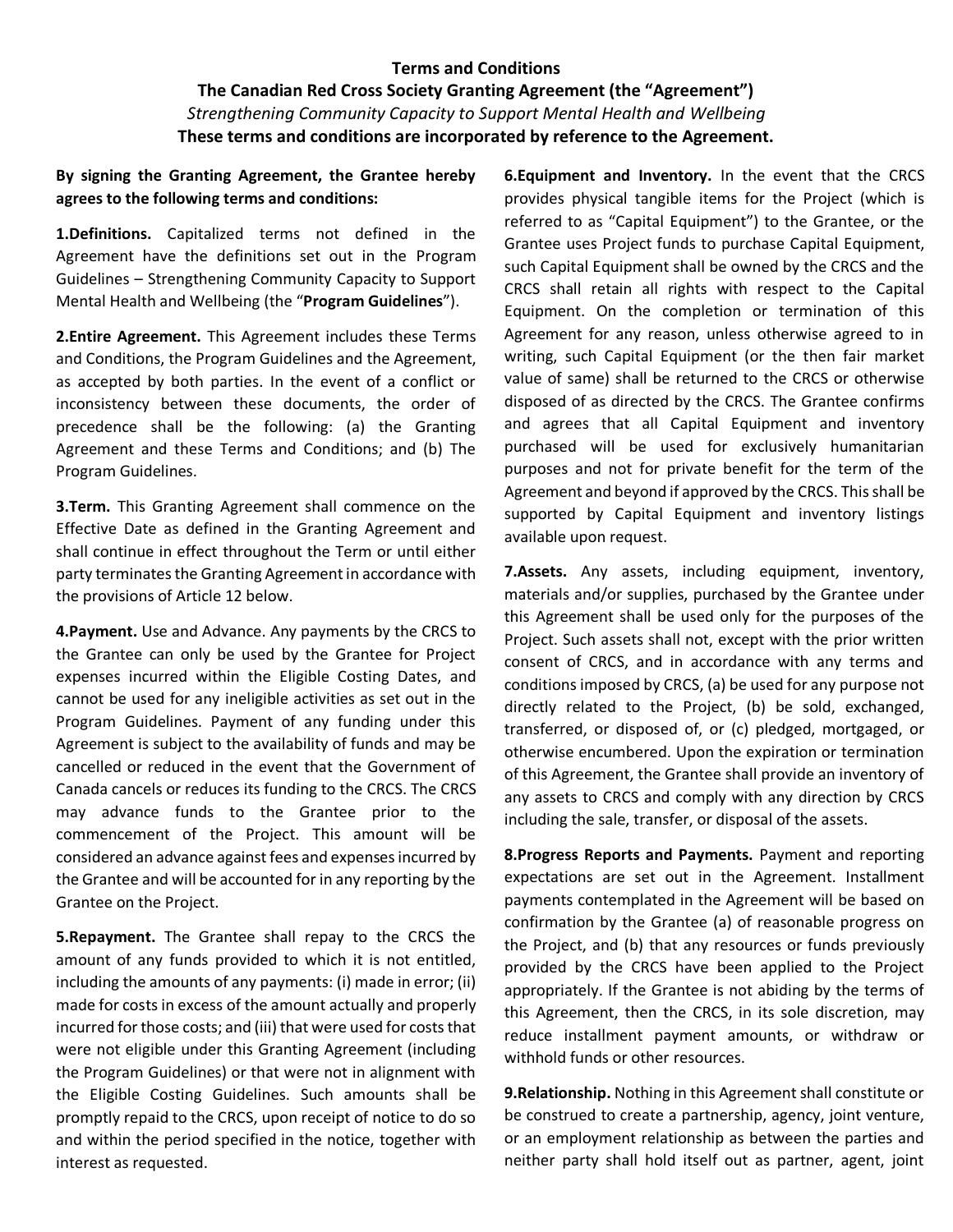#### **Terms and Conditions**

## **The Canadian Red Cross Society Granting Agreement (the "Agreement")**  *Strengthening Community Capacity to Support Mental Health and Wellbeing* **These terms and conditions are incorporated by reference to the Agreement.**

venturer, or employee of the other or any other type of relationship that renders one party liable for the debts or obligations of the other party except as specifically provided for in this Agreement. Nothing in this Agreement creates any undertaking, commitment, or obligation by the CRCS respecting additional or future funding of the Project beyond the Term, or that exceeds the maximum contribution specified in this Agreement. In addition, nothing in this Agreement creates nor is to be interpreted, construed, or held out as creating any role, responsibility, obligation, or interest for or in the Government of Canada.

**10.Insurance.** Without in any way limiting the liability of the Grantee under this Agreement it shall be the sole responsibility of the Grantee to maintain and keep in force and effect during the term of this Agreement sufficient insurance against liability resulting from anything done or omitted by the Grantee in carrying out the activities under this Agreement, for such coverage limits as a reasonably prudent Party carrying out the same or similar activities might obtain.

**11.Confidentiality.** Each party acknowledges that, during the term of this Agreement, it may be required from time to time to disclose to the other party certain confidential and proprietary materials, information and data relating to that party's activities (all of which is referred to as "Confidential Information"). Each party acknowledges that the other's Confidential Information, other than that which is publicly known, is confidential and proprietary information. The parties shall not, during the term of this Agreement or thereafter, use, disclose, divulge, or make available each other's Confidential Information to any third party either directly or indirectly in any manner whatsoever without the prior written consent of the other party, except that the CRCS may share information with its advisors and the Government of Canada as required. Notwithstanding the foregoing, the Grantee consents to the use and disclosure publicly or to other humanitarian organizations or government agencies, of data, outcomes, information, reports, statistics, modelling, and other materials related to the Project for the purposes of research, service delivery improvement, emergency preparedness and other humanitarian purposes and reporting to the Government of Canada.

**12.Termination.** The CRCS shall have the right to terminate this Agreement at any time and for any reason on ten (10) days' written notice to the Grantee. In the event of improper use of the funds by the Grantee under, or a material breach by the Grantee of, any term of this Agreement, as determined by the CRCS, the CRCS may terminate this Agreement effective immediately upon delivery of written notice of termination to the Grantee. In the event of termination, the Grantee will forthwith refund to the CRCS any monies advanced by the CRCS and not expended in accordance with the terms of this Agreement and the CRCS will have no further obligations under the Agreement.

**13.Books and Records and Reporting.** Each party shall maintain full and complete books and records of the Project. The CRCS reserves the right to audit the Grantee and the Grantee shall provide reasonable access to its books and records for this purpose for a period of seven years following completion of the Project. The Grantee shall provide full and complete reports, including invoices, receipts, vouchers, payment records, results achieved or any discrepancies thereof, on the Project to the CRCS in the form required by the CRCS. The Grantee shall immediately notify the CRCS regarding any changes to its eligibility for funding from the CRCS as set out in the Program Guidelines. In addition to the foregoing, the Grantee will cooperate with any inquiry into the use of the funds by the Auditor General of Canada and their agents or representatives and grant access to its documents, records, and premises as required for such inquiry. The Grantee understands that any concerns may be discussed by the Auditor General with the CRCS and/or the Grantee and that the results may be reported to Parliament.

**14.Recognition.** The Grantee shall recognize the support of the CRCS and the Public Health Agency of Canada for the Project in any publicly available information and other materials related to the Project in accordance with the Recognition Guidelines. Without limiting Article 7, CRCS may list the Grantee's name, location, and pertinent details of the Project on the CRCS' website and social media platforms and may use photographs, recordings, and other testimonials on the CRCS website and in social media and in reports to the Government of Canada and other partners. The Grantee acknowledges that information obtained by the CRCS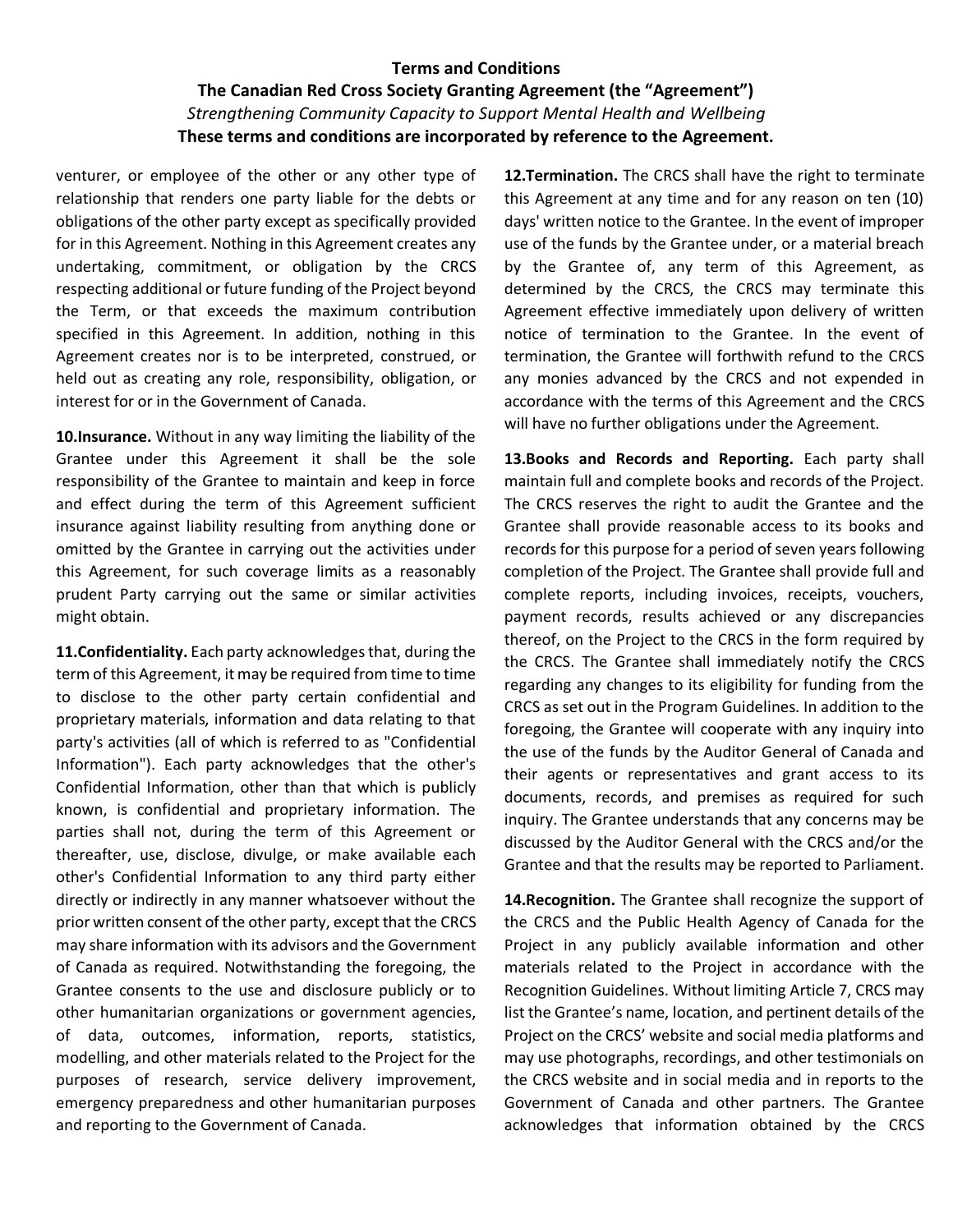# **Terms and Conditions The Canadian Red Cross Society Granting Agreement (the "Agreement")**  *Strengthening Community Capacity to Support Mental Health and Wellbeing* **These terms and conditions are incorporated by reference to the Agreement.**

pertaining to this Agreement may be disclosed through a freedom of information request.

**15.Logos and Trademarks.** For the sole purpose of public communications and publicity for the Project, the CRCS consents to the Grantee's use of its name, trademarks, trade names, logo, and other branding in line with the Recognition Guidelines. For the sole purpose of public communications, research, reporting and publicity for the Project, the Grantee consents to the CRCS' and the Government of Canada's use of its name, trademarks, trade names, logo, and other branding. Any and all use of marks mentioned in this section by a party (the "Recipient") shall ensure to the benefit of the owner of the marks (the "Grantor") only and the Recipient shall co-operate fully and in good faith with the Grantor to establish and/or protect the Grantor's rights, title, interest and/or goodwill in and to the marks used by the Recipient. The Recipient agrees that all such marks are owned by the Grantor, and that nothing in this Agreement gives the Recipient any rights, title, interest and/or goodwill in and to the marks used by the Recipient, other than to use the Grantor's marks in accordance with this Agreement. No party shall allow third parties to use the marks of the other party without prior written consent, which consent shall be in the form determined by the Grantor. When using a trademark of the Grantor, the Recipient shall display with the trademark, (i) in the case of a registered trademark, "[TRADEMARK] is a registered trademark of [GRANTOR], used under license by [RECIPIENT]", and (ii) in the case of an unregistered trademark, "[TRADEMARK] is a trademark of [GRANTOR], used under license by [RECIPIENT]". The Grantor's consent to use of a trademark by the Recipient may be revoked upon failure by the Recipient to comply with any term of this Agreement, or if the Grantor is otherwise dissatisfied with the manner in which the trademark is being depicted, or with the character or quality of the goods or services in association with which the trademark is being used.

**16.Segregation of Funds.** The Grantee shall keep all funds received from the CRCS segregated and apart from other funds of the Grantee, either in its accounting system or in a separate bank account, so that the funds of the CRCS are separately identifiable.

**17.Monitoring and Evaluation.** The Grantee will be responsible for the routine management and monitoring of the Project. The Grantee shall permit the CRCS or the Government of Canada to enter any premises used by the Grantee in connection with the Project at reasonable times and upon reasonable notice, in order to observe and evaluate the activities and inspect all records relating to the Project. The Grantee consents to the provision of contact information of members of the board of directors and/or management of the organization so that they can participate in a survey, interview, case study or other data collection exercise initiated by the Government of Canada.

**18.Amendment.** This Agreement may be amended upon mutual written agreement of the parties. Notwithstanding the foregoing, the CRCS may amend the Agreement by providing ten days' written notice to the Grantee.

**19.Assignment or Subcontracting.** Neither party may assign, pledge, mortgage or otherwise encumber any of its rights under this Agreement without the prior consent of the other.

**20.Contractual Commitments with Third Parties.** The CRCS shall not be held liable for any contractual commitments entered into by the Grantee with any third party for the performance of the Project.

**21.Compliance with Laws and Governing Laws.** Each of the parties agree to comply with all laws, ordinances, rules, and regulations of any government or administrative agency, federal, provincial, state, or local that affect the Project. The Grantee shall obtain, prior to the commencement of the Project, all permits, licences, consents, and other authorizations that are necessary for carrying out the Project. The Grantee shall ensure that professionals delivering specialized services as part of or related to the Project have the relevant certifications or checks. This Agreement and the rights and obligations and relations of the parties shall be governed by and construed in accordance with the laws of the Province of Ontario and the federal laws of Canada applicable therein.

**22.Dispute Resolution.** In the event a dispute arises out of or in connection with this Agreement, the dispute shall be settled by arbitration before a single arbitrator in Ottawa, Ontario, in accordance with the Arbitration Act, 1991 (Ontario) or as otherwise agreed upon by the parties to the dispute. All proceedings relating to arbitration shall be kept confidential, and there shall be no disclosure of any kind. The